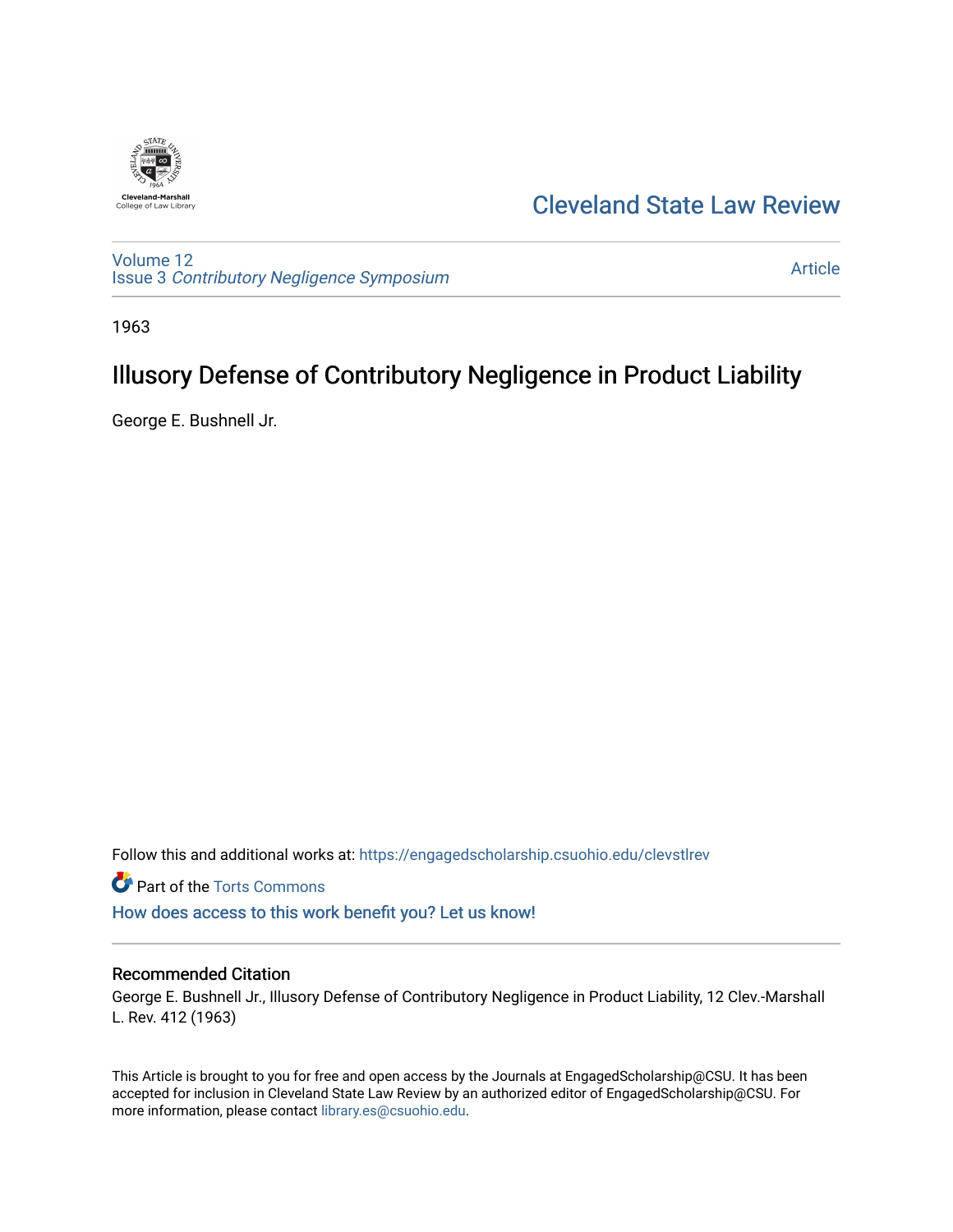## *Illusory Defense of Contributory Negligence in Product Liability*

### George *E. Bushnell, Jr. \**

**T HAS BEEN READILY** and widely, albeit not universally, accepted that the contributory negligence of a plaintiff constitutes a defense for a defendant charged with negligence.<sup>1</sup> This has been true whether the defense arises at common law, **by** statute or by court rule. And it has been equally true whether, as in some states, plaintiff has the burden of establishing that he is free of contributory negligence, or, as in the majority of jurisdictions, contributory negligence is a so-called affirmative defense.

But to put the proposition that plaintiff's contributory negligence is a defense to defendant's negligence is to state an **il**lusion. For contributory negligence has never been a defense. The fact that plaintiff was also negligent has never been, in fact or at law, a denial of the truth or validity of the claim that defendant was guilty of negligence.

Actually, for contributory negligence to have any effect at all upon the outcome of litigation, there is an implied assumption that defendant is guilty of the matters charged in the declaration or complaint. As a result, no self-respecting defendant today would or could rely solely and exclusively upon the defense of contributory negligence and expect anything but a diminution of plaintiff's ad **damnum.** For such a defense says nothing more than, "Sure, I'm guilty. But Mr. Plaintiff was so careless, that it was his carelessness that caused the damage of which he complains."

It is respectfully suggested that juries and judges in this Anno Domini **1963** just will not accept such a position-no matter how skillfully conceived and argued-as a bar to complete recovery. They will see it for what it is, a plea in extenuation and mitigation of damages. For the contributory negligence of plaintiff does not obviate or exculpate the negligence of defendant.

In the milieu in which each of us now practices, the political,

<sup>•</sup> **B.A.,** Amherst College; LL.B., University of Michigan Law School; Member of law firm of Miller, Canfield, Paddock and Stone, of Detroit; First Vice-President and Director, Detroit Bar Association; Member Negligence Section, Michigan State Bar; Insurance, Negligence and Compensation Section of the American Bar Association; etc.

**<sup>1</sup> 38** Am. Jur. **§** 174, **848** et *seq.*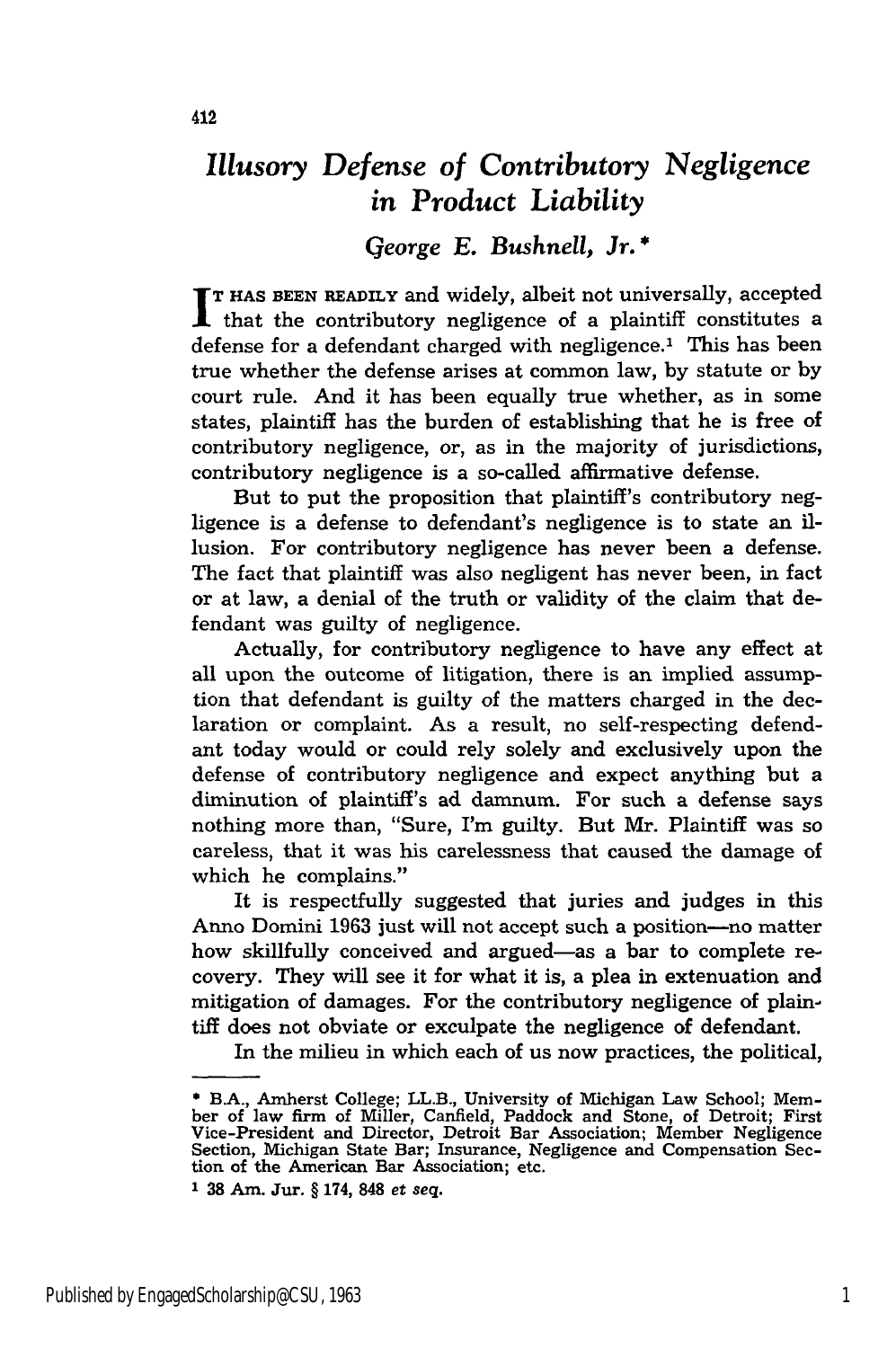social, economic and legal emphasis is on personal rights rather than upon property rights. Without attempting to argue the validity or the propriety of such emphasis, the fact is that for a period marked roughly by the end of World War II this is how our law has been developing. Particularly is this true in the field of negligence. Therefore, the naked argument of contributory negligence, if given any credence at all, is equated with comparative negligence known familiarly to Proctors in Admiralty. This observation is made in spite of the overwhelming rejection of comparative negligence by the various states, $2$  and in spite of the fact that the decided weight of authority is that contributory negligence is not susceptible of division into degrees or percentages.<sup>3</sup> However we all know that juries and trial judges without juries make every effort to do justice and that the compromise verdict is the rule rather than the exception. What better way to assure some verdict for plaintiff in the usual case than to defend on the basis of the naked defense of contributory negligence? There is no better invitation to compromise.

All of this is particularly true, of course, in the defense of product liability cases. Here we have a manufactured article, presumably made by individuals having special skills not possessed by the general public, impersonally introduced into the rivers of commerce by a "corporate giant," who obtained for its efforts an irrebuttably presumptive profit; and, lurking in the minds of all, there is the dark suspicion that the profit was inordinately, if not unconscionably, large for the article involved. The only defense suggested is that the child, or the employee, or the housewife, was so careless in his or her handling of the product that such negligence overcomes the negligence of Big Corporation, Inc., and recovery should be denied.

Assuming that contributory negligence is not a "defense," semantically, logically, or as a practical matter-assuming that contributory negligence is truly an illusory defense—what do we do? Do we abandon it entirely?

If the "defense" consists of no more than has been discussed above, then the answer is forced. It must be an unequivocal, "Yes."

However, the phrase "contributory negligence" has been

**<sup>2</sup>** Annot., 114 ALR 831 (1938).

**<sup>3</sup>** Mack v. Precast Industries, Inc., **369** Mich. 439, 450 (May **1963).**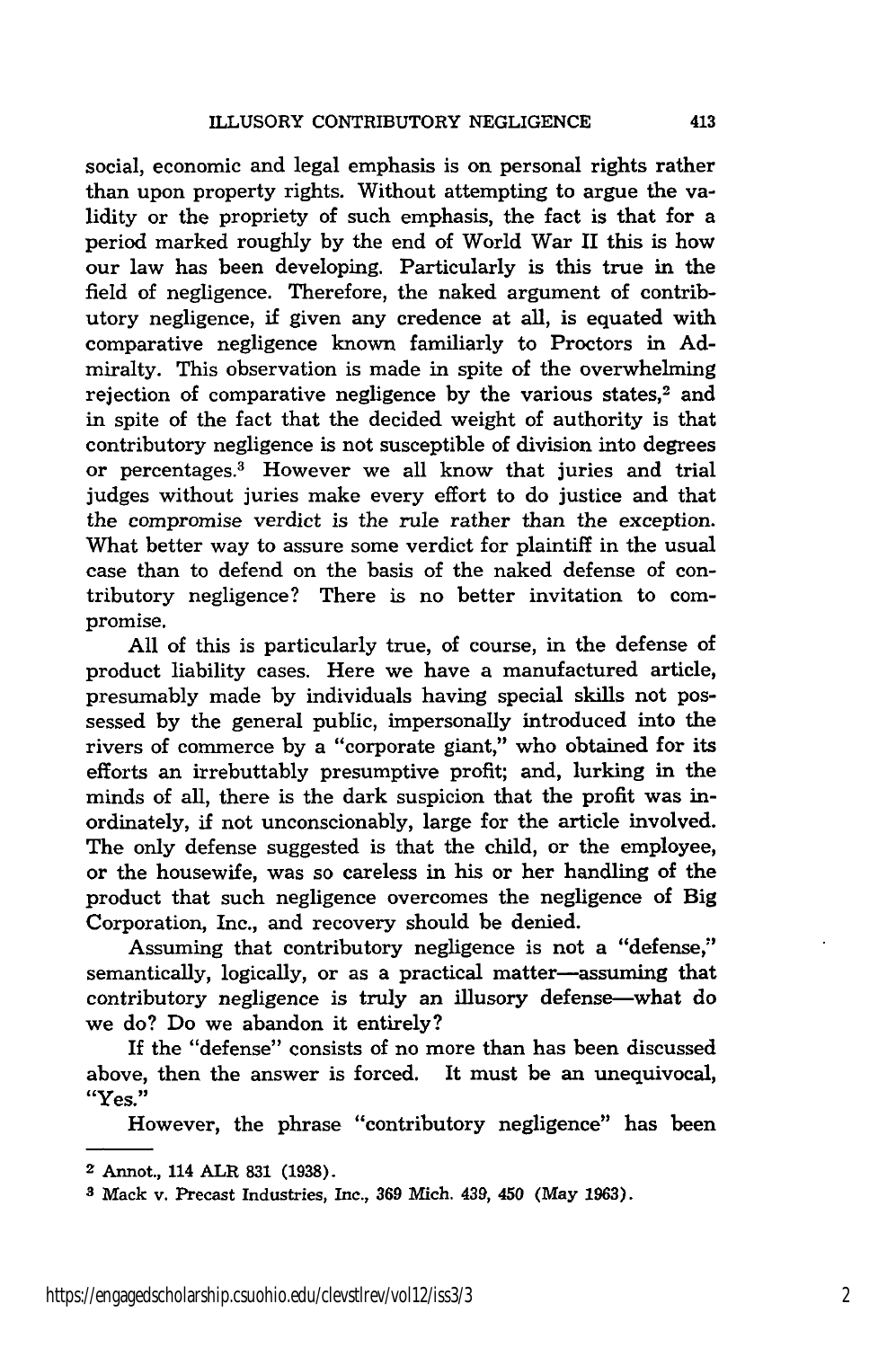around for a long time. The philosophy of legal positivism is predicated upon the proposition that even the client might have some sense. The customary, the traditional, the natural reactions -the clichés of life-must have merit, otherwise they could not be so widely accepted.

Unfortunately, many defendants see no more to the case than that plaintiff's fault must excuse defendant's negligence. This approach, however, begs the question. The question is rather, *why* should plaintiff's negligence logically and legally bar his recovery? Is it because the product was put to an abnormal, unintended or unforeseen use? Is it because there was a voluntary assumption of risk? Is it because plaintiff failed to exercise due care?

An examination of these true defenses may well suggest some answers.

#### **I. Abnormal, Unintended, or Unforeseen Use**

When the defendant righteously and indignantly denies responsibility for plaintiff's injury, more often than not his argument is that the use to which the product was put was a use not intended by the manufacturer. This may be a use that was completely foreign to the original purpose of the product. Or it may be a use for which the product was not designed, but for which it was utilized due to the fiendish ingenuity frequently displayed by those who later appear as plaintiffs in personal injury actions. In the latter instance, the question then becomes whether or not the manufacturer should reasonably have foreseen the use to which the product was put. A 1960 decision out of the 7th Circuit did hold that abnormal use by plaintiff of defendant's product barred his recovery as a matter of law under the Wisconsin comparative negligence statute. In this case plaintiff, in order to drive a hammer claw under a nailhead, hit the striking face of the hammer with the striking face of another hammer. A chip from one of the striking faces was caused to dislodge, flew in the plaintiff's eye, and he lost his sight. Even though the Court was considering the case in light of a comparative negligence situation, the 7th Circuit held that plaintiff's action was **100** per cent the total cause of negligence and, therefore, any recovery was barred.<sup>4</sup>

Query: Could the Court have decided with equal force that

**4** Odekirk v. Sears Roebuck and Co., 274 F. 2d 441 (7th Cir. 1960).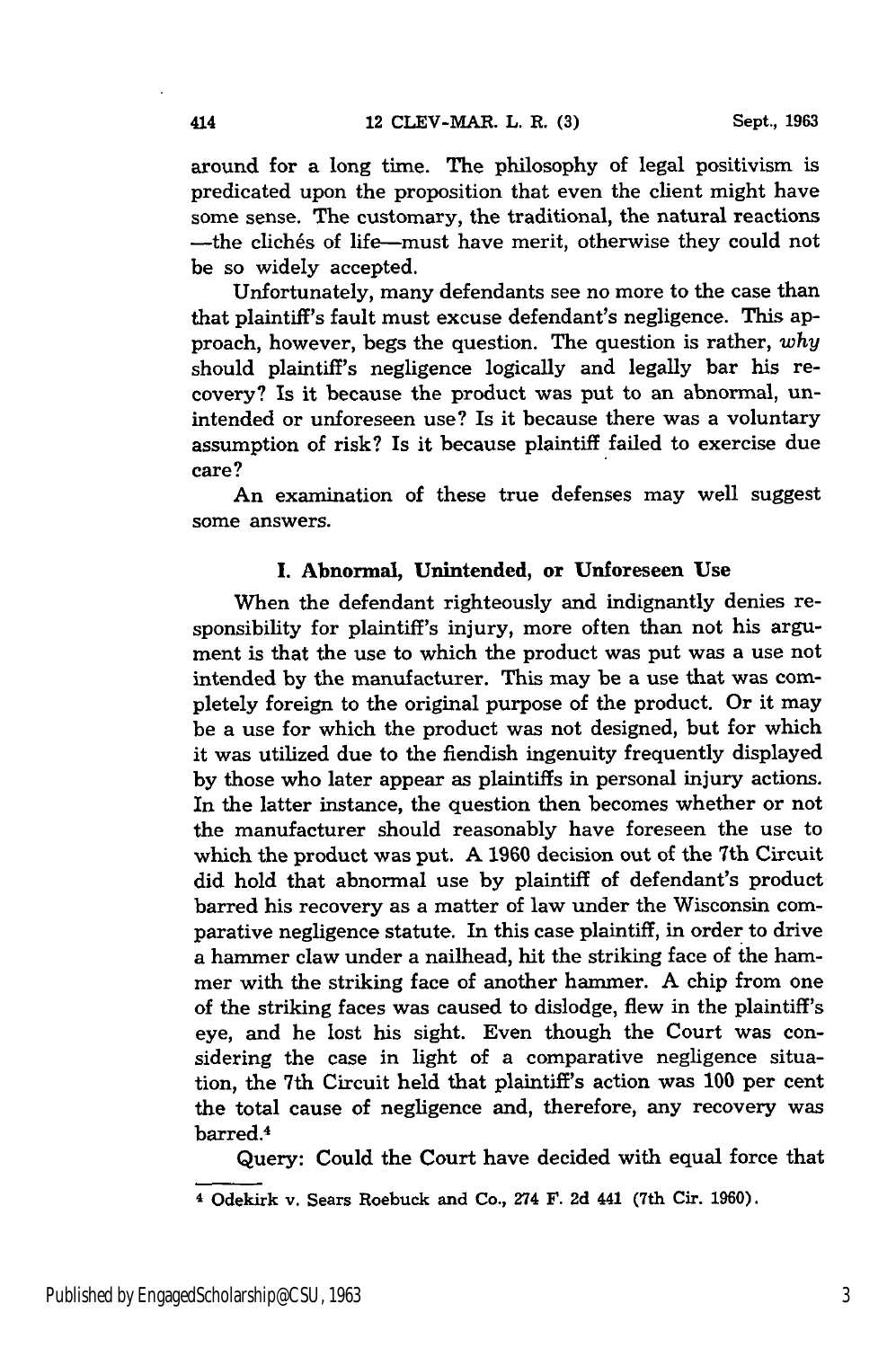the manufacturer of metal hammers could well have foreseen such a use as that to which plaintiff put his hammer and, therefore, the question of plaintiff's negligence was a jury question? See *Borg-Warner Corp. v. Heine,5* and the dissent therein.

A fact of life which must be recognized in any consideration of product liability cases is that, with very few exceptions (which are not expected to long endure), a product liability action brought in any jurisdiction involves at least two counts, and frequently three counts. There is the count for negligence, of course; and there is a count for breach of implied warranty; and a count for breach of express warranty. Whether or not contributory negligence in and of itself constitutes a defense to breach of warranty is subject to a conflict of authority.<sup>6</sup> However, an abnormal or unintended use has been held to be a "defense" to breach of warranty cases. Massachusetts in 1958 held that where a beer can opener which was designed to make holes in metal cans was inappropriately used as a lever to pry open a glass jar, plaintiff was barred from recovering.7 An earlier case in New York involved an action for breach of warranty when the purchaser of a chaise longue was injured when folding the contraption. The Court found that the evidence established that the chaise longue functioned exactly as intended, was not inherently dangerous, and did not have hidden defects. It was held that an implied warranty of fitness for use applies only to a usual or apparent use, and not as to an injury received through "careless handling of dangerous portions of the mechanism sold." The Court went on to say that implied warranty, under the Sales Act, does not include a warranty that the article must be accident proof: "The defendants were not required to guard against hazards apparent to the plaintiff, or protect her against injuries through her own patently careless and improvident conduct." **<sup>8</sup>**

Another area of unforeseen or unintended use that may constitute a real defense is where defendant has clearly and intelligibly warned or instructed the potential user of the product by use of label or other device. Massachusetts has said in *Taylor v. Jacobson9* that when the product is not put to its ordinary use, or not used in accordance with reasonable instructions which

**<sup>5 128</sup>** F. **2d** 657 (6th Cir. 1942).

**<sup>6</sup>** 1 Frumer and Friedman, Products Liability, § 16.01[3] (1961).

**<sup>7</sup>**Vincent v. Nicholas E. Tsiknas Co., 337 Mass. 726, 151 **N.** E. 2d 263 (1958).

**<sup>8</sup>** Poretz v. R. H. Macy and Co., **119 N.** Y. Supp. **2d** 211 (Sup. Ct. 1953).

**<sup>9</sup>** 336 Mass. 709, 147 N. E. 2d 770 (1958).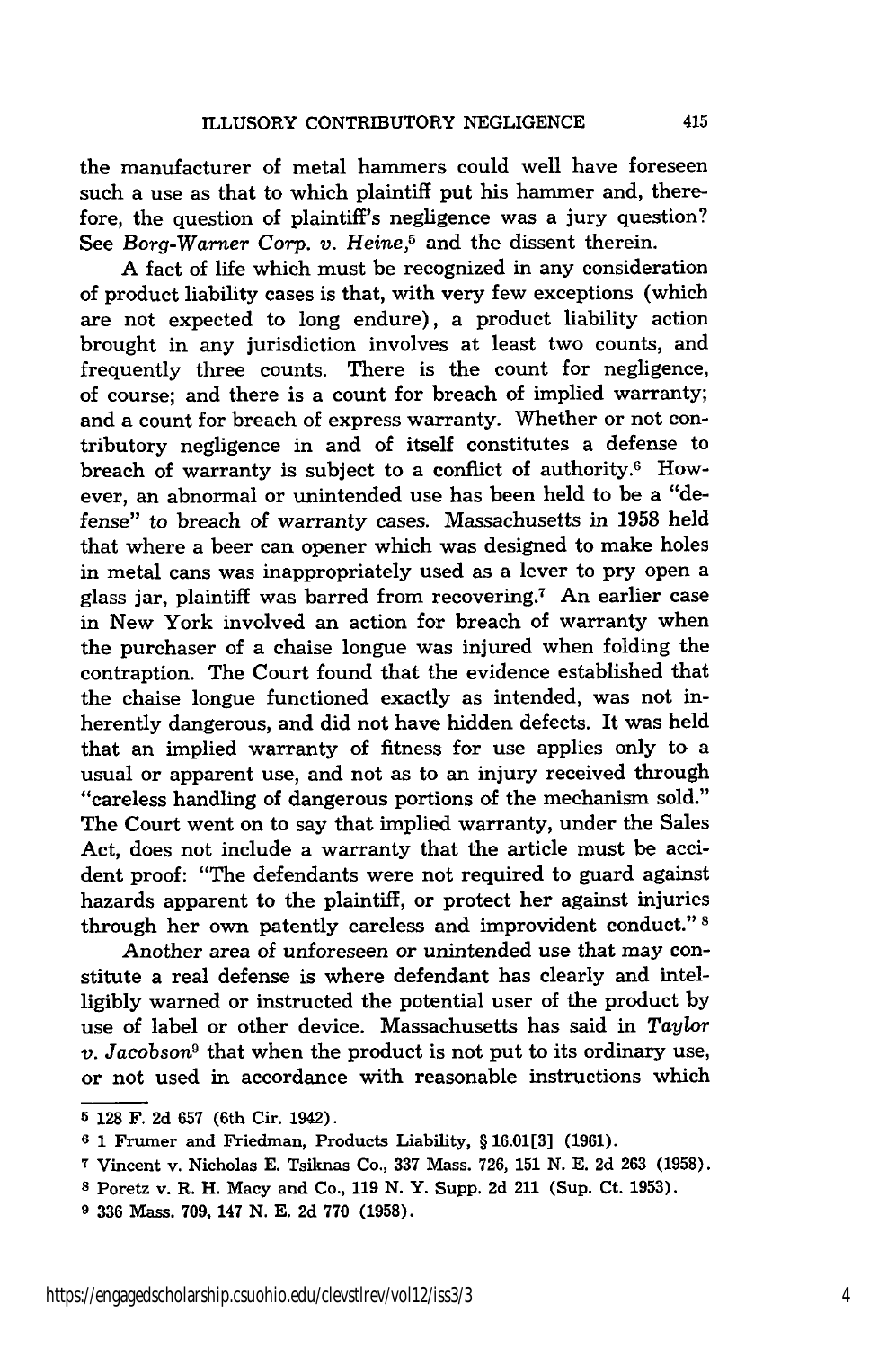were known, or should have been known, to the purchaser, there is no liability upon the manufacturer. In this case, hair dye was used without a patch test which was clearly called for **by** the label. Plaintiff suffered an allergic reaction.

In New York the plaintiff testified that she had read and understood the instructions on the label. Here the directions clearly stated that the product, dry-cleaning fluid, should only be used in a well ventilated room, or out of doors. In spite of such clear instructions, plaintiff cleaned the clothes in a small bathroom with no cross-ventilation. The fumes from the fluid made her ill. The Court held, as a matter of law, that plaintiff had failed to use reasonable care, i.e., had failed to follow instructions.10

The claim of one Margaret Shaw against Calgon, Inc.,<sup>11</sup> was considered **by** the New Jersey Supreme Court in **1955.** It seems that Miss Shaw had been directed to use Calgon for cleaning purposes and mistakenly picked up a box of Calgonite. Regrettably for Miss Shaw and her counsel, the evidence established that she had failed entirely to read the instructions. Had she read the instructions, and followed them, then the injuries complained of would have been an impossibility. The Court found no negligence whatsoever on the part of defendant and an obvious unintended and unforeseen use by plaintiff.12

The other side of the coin, of course, is that failure to warn, or to adequately warn, obviates any possibility of the defense of unintended or unforeseen use.<sup>13</sup> The very best that may be said in these cases is that a jury question is presented.<sup>14</sup>

**<sup>10</sup>** Fredenhall v. Abraham and Straus, **279 N.** Y. 146, **18 N. E. 2d 11 (1938).**

**<sup>11</sup>**Shaw v. Calgon, Inc., **35 N. J.** Super. **319,** 114 **A. 2d 278 (1955).**

**<sup>12</sup>** Bordonaro v. Westinghouse Electric Corp., **287** F. **2d** 954 **(2d** Cir. **1961);** Richardson v. DeLuca, **53** So. **2d 199** (La. **App. 1951);** Oettinger v. Norton **Co., 160** F. Supp. **399 (D. C. E. D.** Pa. **1957); E.** I. duPont deNemours **& Co.** v. Baridon, 73 F. **2d** 26 (8th Cir. 1934).

**<sup>13</sup>**Central Steel Tube Co. v. Herzog, **203** F. **2d** 544 (8th Cir. **1953);** Tomao v. **A.** P. DeSanno and Son, Inc., **209** F. **2d** 544 **(3d** Cir. 1954); Martin v. Dengue, Inc., 25 N. J. 359, 136 A. 2d 626 (1957); Wright v. Carter Products, Inc., 244 F. 2d 53 (2d Cir. 1957); Johnson v. West Fargo Mfg. Co., 255 Minn.<br>19, 95 N. W. 2d 497 (1959); Marigny v. De Joie, 172 So. 808 (La. App **<sup>14</sup>**Spruill v. Boyle-Midway, Inc., 308 F. 2d 79 (4th Cir. 1962); Butler v. L.

Sonneborn Sons, Inc., 296 F. 2d 623 (2d Cir. 1961); Bean v. Ross Mfg. Co., 344 **S.** W. 2d **18** (Mo. 1961); Tampa Drug Co. v. Wait, 103 So. 2d 603 (Fla. 1958); O'Connell v. Westinghouse X-Ray Co., **288 N.** Y. 486, 41 N. E. 2d 177 (1942); Panther Oil and Grease Mfg. Co. v. Segerstrom, 224 F. 2d 216 (9th Cir. 1955); Maize v. Atlantic Refining Co., 352 Pa. 51, 41 A. 2d 850 (1945);<br>Karsteadt v. Philip Gross Hardware and Supply Co., 179 Wis. 110, 190 N. W.<br>844 (1922); Standard Oil Co. v. Lyons, 130 F. 2d 965 (8th Cir. 1942).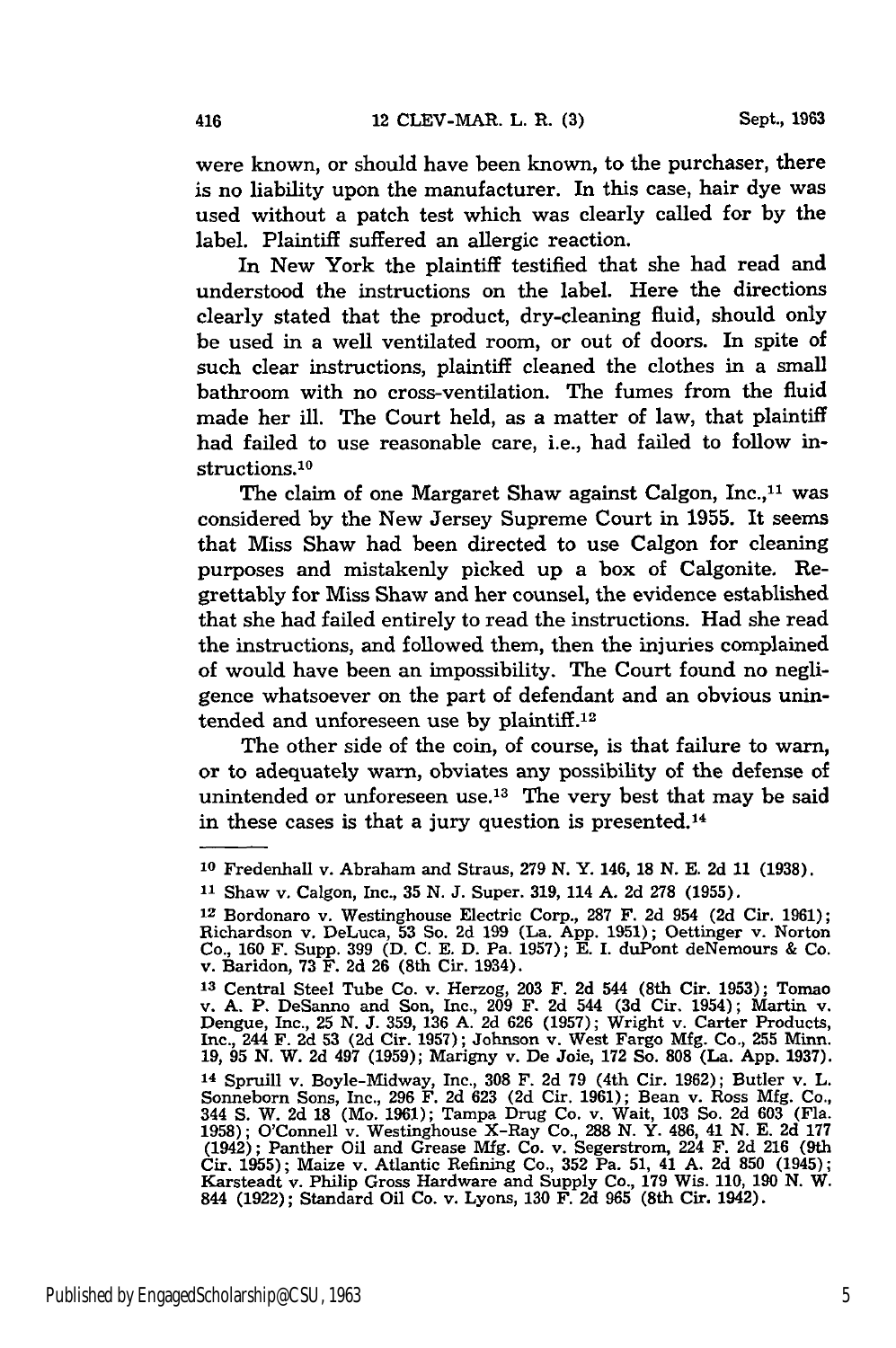#### **II.** Assumption of Risk

Further considering the type of case wherein warning or labeling, and plaintiff's alleged failure to do so is in issue, there are those situations where the risk is so great that, as a matter of law, the Courts have held, in effect, that warning or labeling would be a specious act. **A** classic situation in this respect is reported in *Hopkins v. E. I. du Pont de Nemours & Company.15* Here the blasting foreman had knowledge of the danger of premature explosions of dynamite where the dynamite was placed in newly drilled holes before allowing heat caused by the drilling to escape. The court held that Du Pont was not negligent in failing to warn of such danger since it was to be expected that an individual such as plaintiff's decedent would have knowledge of the danger, or should have been warned by the foreman. Consequently, the assumption of risk was the proximate cause of the accident. Another example of where plaintiff voluntarily exposed himself to danger is found in *Kaspirowitz v. Schering* Corp.16 Here a plaintiff who knew of a requirement that the drug purchased must be obtained only by prescription, but who obtained the drug without prescription, was negligent.

What the Courts are saying here is that the defense of assumption of risk applies when plaintiff appreciated the danger, or should have appreciated the danger, to which he was exposing himself. That is to say, the hazard must have been obvious and avoidable.

On the other hand, it is manifest from plaintiff's own testimony that she knew from her own experiences that the shifter lever operated only with difficulty ... The only part of the machine claimed to have failed to function properly at the time plaintiff was injured was the shifter lever. The conclusion is irresistible that she was fully informed of this condition. It follows that she, having continued to operate the machine with such knowledge, is not in position to recover from the manufacturer.<sup>17</sup>

The obvious corollary is that the defense of assumption of risk does not apply where plaintiff did not appreciate the danger,

**<sup>15</sup>**212 F. **2d 623** (3rd Cir. 1954).

**<sup>16 70</sup> N. J.** Super. **397, 175 A. 2d 658 (1961).** See also Pedroli v. Russell, **157** Cal. **App. 2d 281, 320** P. **2d 873 (1958),** and Sanders v. Kalamazoo Tank and Silo Co., **205** Mich. **339, 171 N.** W. **523 (1919).**

**<sup>&#</sup>x27;7** Gutelius v. General Electric Co., **37** Cal. **App. 2d** 455, **99** P. **2d 682, 683** (1940).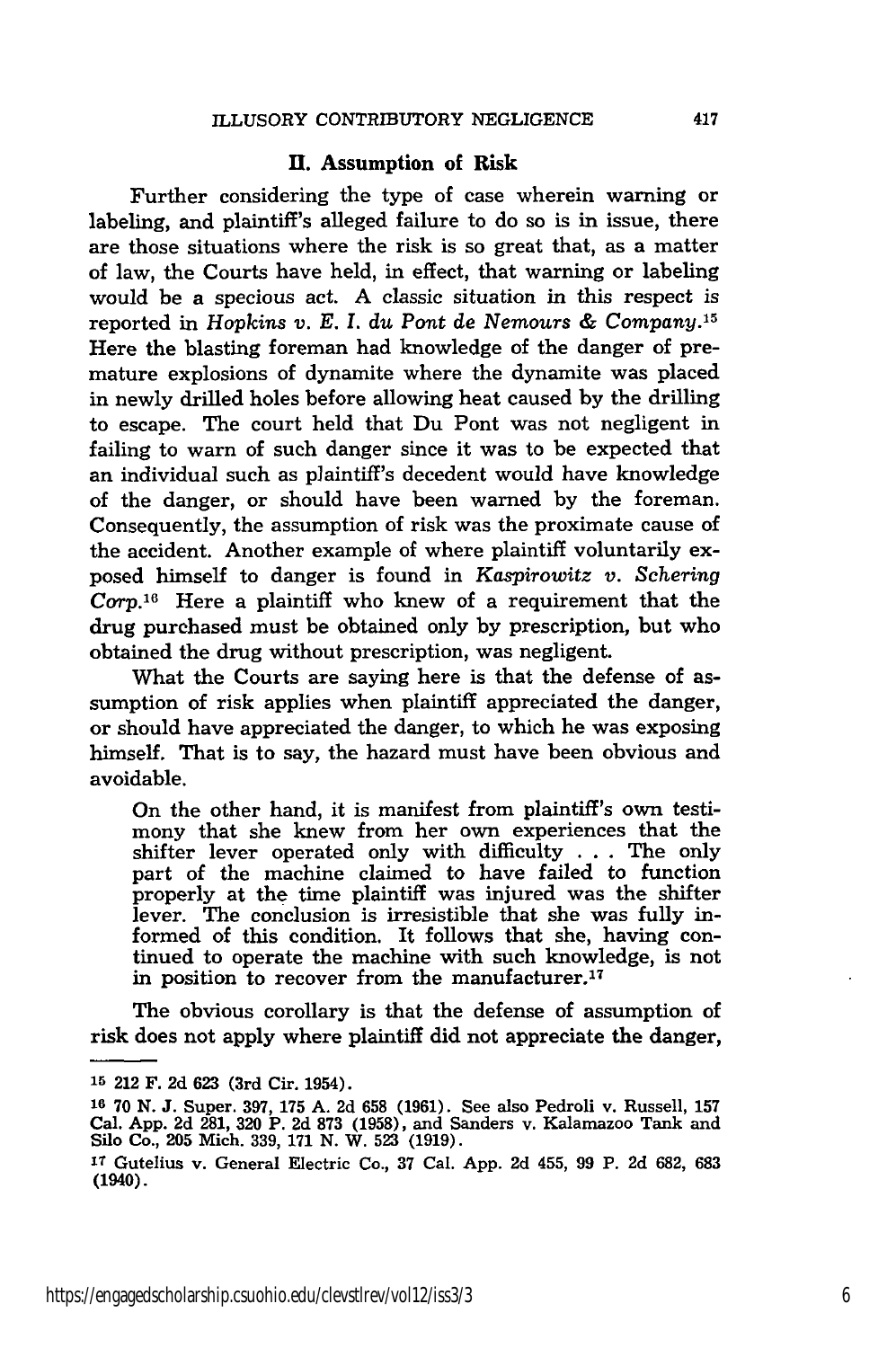or the risk was not obvious.<sup>18</sup> A defense was denied in *Valmas Drug Co. v. Smoots'9* by the 6th Circuit as early as 1920, wherein the Court said that the statement of ingredients on a home remedy eyewash was not sufficient to raise the defense of assumption of risk because plaintiff was not a physician. Thirtyfour years later, the 3d Circuit held that conduct which might otherwise bar plaintiff as a matter of law must be looked at in a different light when the seller's experts have indicated that the procedures followed by plaintiff were the proper way to operate the purchased machine. In this instance it was apparently obvious, even to the Court, that plaintiff did not have a fair regard for his own safety in operating a hay-baler. However, in spite of the risk, plaintiff's voluntary exposure was due to the fact that he did just what the Allis-Chalmers demonstrators had shown him.<sup>20</sup>

While assumption of risk is a most favored contention of manufacturer-defendants, it is quite obvious that the facts must indeed be gross for the defense to be sustained. Unless and until the facts clearly establish that plaintiff knew, or should have known, of the danger and clearly appreciated, or should have appreciated, the danger, we have at most a fact question for the jury and, in all probability, a judgment for plaintiff.

#### **III.** Failure to Exercise Due Care

Of lesser quality than assumption of risk is the defense of failure to use due care. This is perhaps what is ordinarily understood by the term "contributory negligence." And it is this type of situation that will most usually present itself to either plaintiffs or defendants in their consideration of a product liability case.

Further, we believe the plaintiff was guilty of contributory negligence as a matter of law. The question of due care on the part of the plaintiff is ordinarily one of fact for the jury, but when the facts bearing thereon rest solely upon his own testimony, and the attendant circumstances that are not in dispute, the court then had the duty of determining, as a matter of law, whether he, in fact, used ordinary caution for

**<sup>18</sup>**Northwest Airlines v. Glenn L. Martin Co., 224 F. 2d 120 (6th Cir., 1955). **<sup>19</sup>269** F. **356** (6th Cir. **1920).**

**<sup>20</sup>**De Eugenio v. Allis-Chalmers **Mfg.** Co., 210 F. **2d** 409 (3rd Cir. 1954); Miller v. New Zealand Ins. Co., **98** So. **2d** 544 (La. **App. 1957)** (Effect of label warning dissipated **by** salesman's demonstration).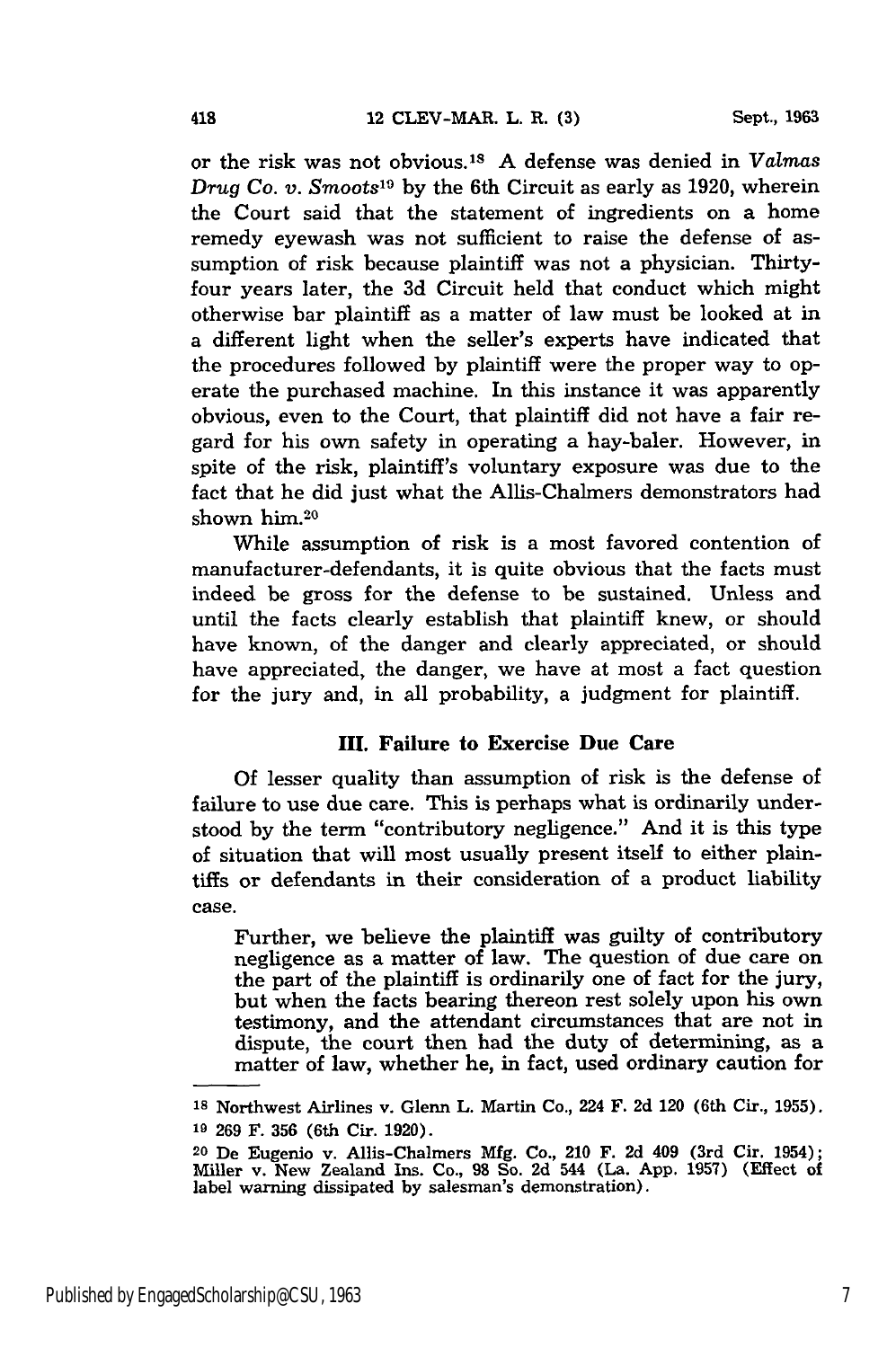his own safety.. . . Where a plaintiff is thoroughly familiar with a possible hazard involved in the performance of his **job** and with the means to avoid such, the fact that at a particular time he may have been momentarily unmindful thereof, forgetful thereof, or have overlooked the same does not absolve him from the duty of observing due care for his own safety. . **.** . If a plaintiff has available to him two different methods or ways of doing a **job,** performing a task or proceeding,-one previously tried and known to be safe,the other either unknown or unexplored or known to involve certain possible hazards,-and he chooses the method or way which is unknown and unexplored or known to involve certain possible hazards, and is injured in the process, he is contributorily negligent as a matter of law.

The plaintiff here was a licensed and experienced mechanic. He was not a novice, or a mere passer-by. He had been trained on the **job.** He had previously installed or helped install many other similar doors, **\* \*** \*.21

The rule as announced **by** the Illinois Court above appears to be the rule even in a comparative negligence state. The Wisconsin Court has held that plaintiff's negligent failure to air a room before relighting a gas burner system exceeded any negligence of defendant installer of the system.<sup>22</sup> Other cases of failure to exercise due care include continued operation of a motorcycle after discovery of wobble and shimmy in the front wheel;<sup>23</sup> continued use of an allegedly defective "line truck" when it was known that the cable employed on the drum of the "line truck" was oversized and would **slip; 24** continued operation of an elevator in a customary manner even though plaintiff had been told that this was not consistent with safe operation.25

However, as a practical matter, the vast majority of situations with which counsel is presented will dictate that whether or not plaintiff failed to exercise due care is a question of fact for the jury. This state of affairs has, of course, been recognized by the courts: Removal of bottles known to be explosive in order to protect customers from possible injury (an application of the

**<sup>21</sup>**Day v. Barber-Colman Co., **10** Ill. **App. 2d** 494, **135 N. E. 2d** 231, **239 (1956).**

**<sup>2</sup>Z** Scalzo v. Marsh, **13** Wis. **2d 126, 108 N.** W. **2d 163 (1961).**

**<sup>23</sup>**Saeter v. Harley Davidson Motor Co., **186** Cal. **App. 2d** 248, **8** Cal. Rep. **747** (Cal. Ct. **App. 1960).**

**<sup>24</sup>** Boerio v. Haiss Motor Trucking Co., **7 App.** Div. **2d 228, 181 N.** Y. Supp. **2d 823** (Sup. Ct., **1959).**

**<sup>25</sup>**Young v. Aeroil Products Co., 248 F. **2d 185** (9th Cir. **1957).**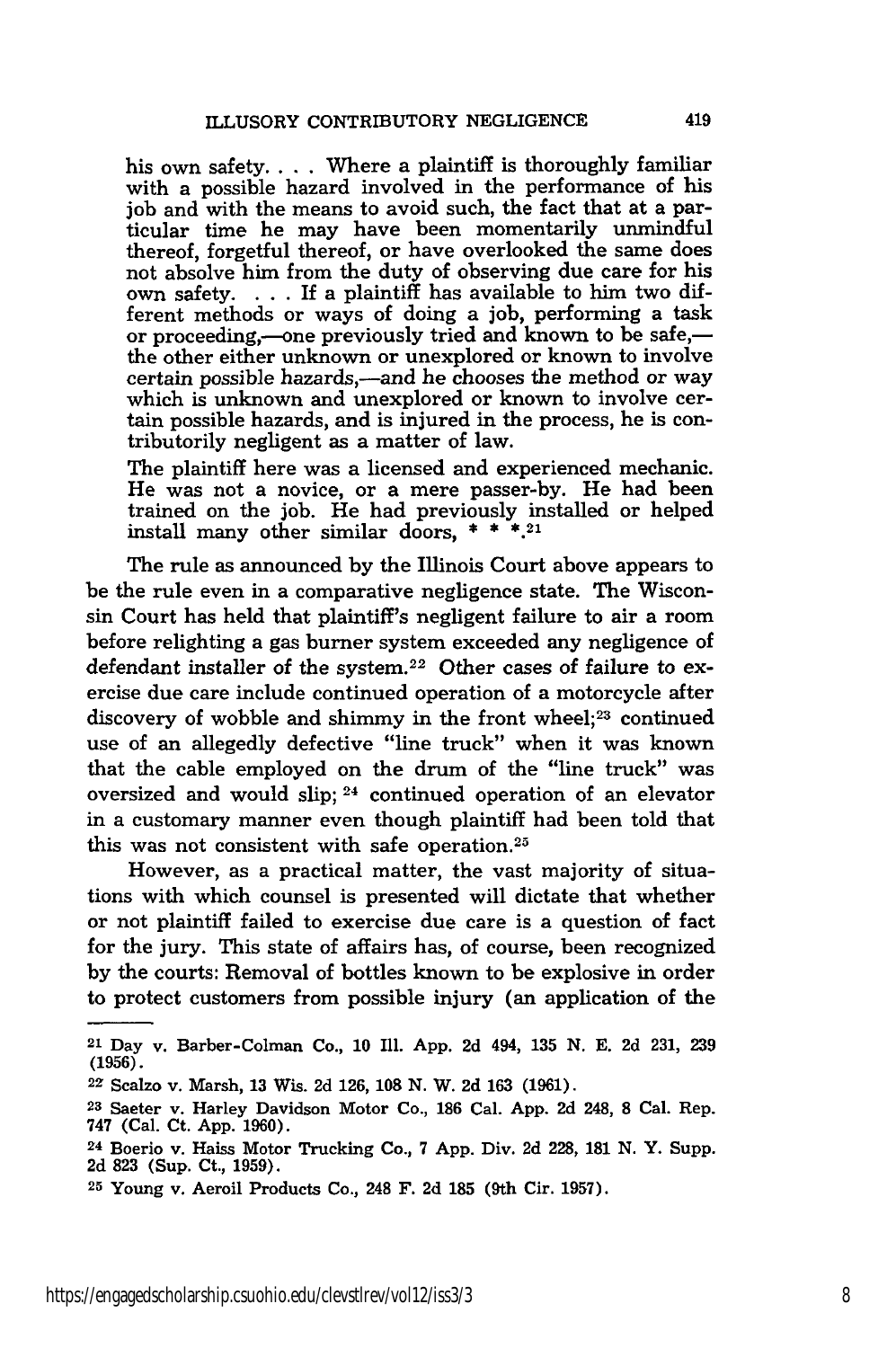"rescue doctrine"); **26** a fall from a standing position on an aluminum kitchen chair where the purchaser had not examined the chair to determine whether or not it would support this type of weight; <sup>27</sup> where plaintiff stood on the top step of a defective ladder which was perhaps known **by** him to be defective; **28** failure to leave a burning building, the fire having been occasioned **by** a defective oil stove; **29** continued operation of an automobile after plaintiff had learned, or should have learned, that the brakes were defective.<sup>30</sup>

Finally, it should be noted that the Supreme Court of New York, in the case of *Luneau v. Elmwood Gardens, Inc.,31* has suggested an economic exception to the proposition that failure to exercise due care will bar plaintiff's recovery as a matter of fact or as a matter of law. In this particular action plaintiff was a carpenter who was well experienced with wood. He pointed out to defendant that the lumber he was called upon to use was in bad condition. However, defendant's agent told him to go ahead and use it. The Court said:

While it is true, as a general rule, that a plaintiff who has equal knowledge with the defendant of a defective condition, and fails to avoid being injured by or through it, is guilty of contributory negligence as a matter of law, . . . it is but a *general* and not an *inflexible* rule for "one placed in the dilemma of abandoning the reasonable course of his work or assuming a risk will not be charged with contributory negligence as a matter of law if he adopts the latter alternative."

#### **IV.** Breach of Warranty

A great deal of confusion exists as to whether or not contributory negligence, however it is expressed, is a defense to an action for breach of warranty. It has been noted that there is a split of authority on this question.<sup>32</sup> The reported cases

**<sup>28</sup>**Stroud v. Brands Punch Syrup Co., **205** S. W. 2d 618 (Tex. Civ. App. 1947).

**<sup>27</sup>**Phillips v. Ogle Aluminum Furniture, Inc., **106** Cal. App. **2d 650, 235** P. **2d 857** (1951).

**<sup>2</sup>S** Heise v. J. R. Clark Co., 245 Minn. 179, 71 **N.** W. 2d **818** (1955).

**<sup>29</sup>**Drinan v. A. J. Lindemann and Hoverson Co., 141 F. Supp. 73 (D. **C.** E. D. Wis. 1956).

**<sup>30</sup>** Hembree v. Southard, 339 P. 2d 771 (Okla. 1959). (In Oklahoma, interestingly, contributory negligence is a jury question, by force of Article XXIII of the Oklahoma Constitution.)

**<sup>31 198</sup>** N. Y. Supp. 2d 932, 937; 22 N. Y. Misc. Rep. **2d 255** (Sup. Ct. 1960).

**<sup>32</sup>**Frumer and Friedman, *op.* cit. supra, note **6.**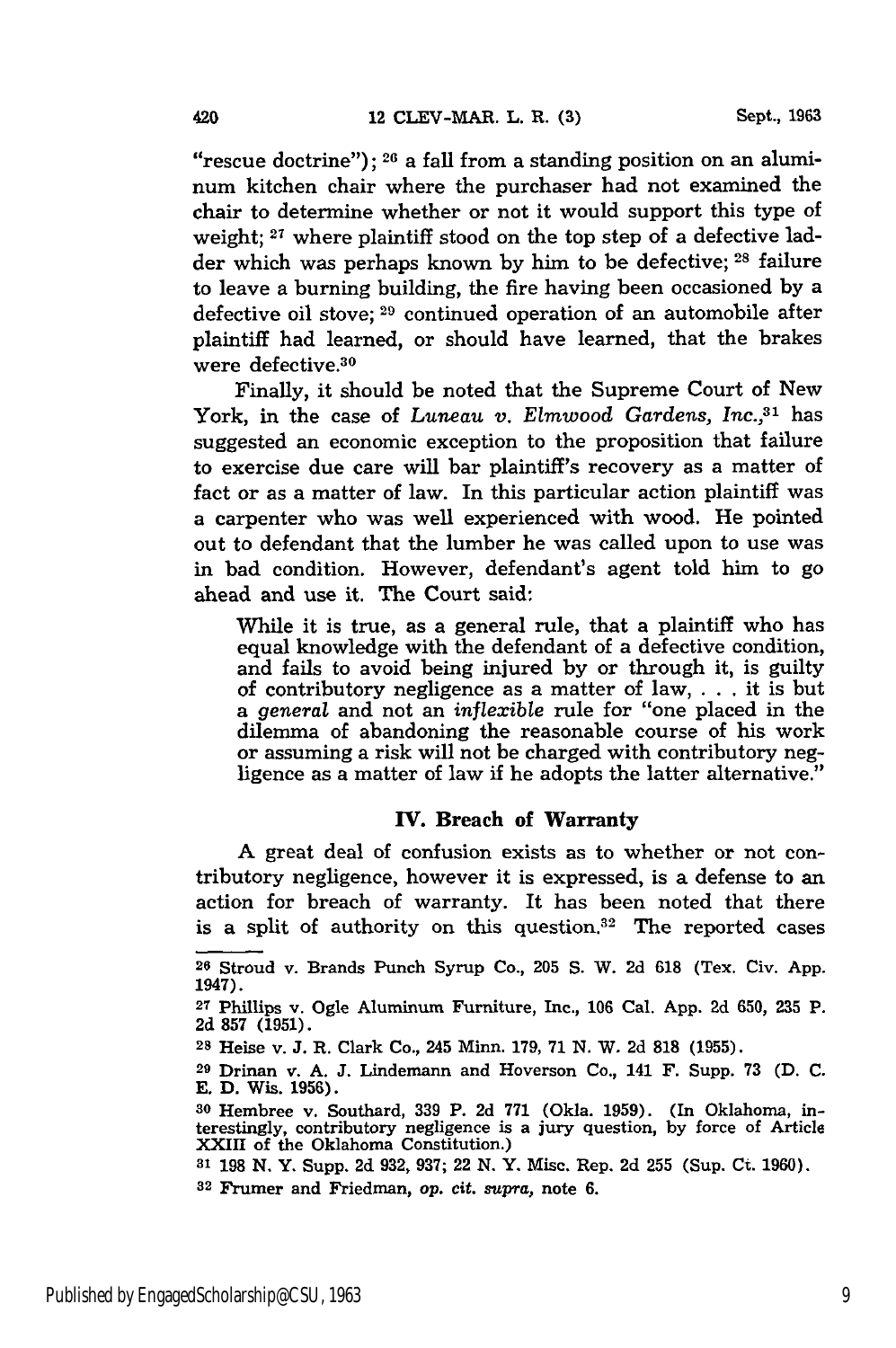have made such judicial distinctions as assumption of risk and whether or not the product was being used abnormally or for an unintended use. (See discussions supra.) It is suggested, however, that the real distinction and the only valid distinction is whether the count sounds in implied warranty or in express warranty. In the case of express warranty, the nature of the warranty arises from the terms and conditions of the contract existing between the manufacturer or supplier and the plaintiff customer. This contract may be in writing or it may exist as a result of advertising.<sup>33</sup> The terms and conditions of the contract itself govern. It will also be recalled that contract, being historically an assumpsit action, did not, in any particular, consider the question of negligence on the part of defendant, or of contributory negligence on the part of plaintiff. Thus it is submitted that if there is recovery under a theory of express warranty, the defense of contributory negligence, whatever may be its form, is absolutely unavailable so long as plaintiff relies on the "contract." It is recognized, however, that some jurisdictions have not adopted this enlightened view.<sup>34</sup>

Implied warranty, however, is another matter. Dean Prosser writes that today's action for breach of implied warranty is "a freak hybrid born of the illicit intercourse of tort and contract." **35** He concludes that, "A more notable example of legal miscegenation could hardly be cited than that which produced the modern action for breach of warranty. Originally sounding in tort, yet arising out of the warrantor's consent to be bound, it later ceased necessarily to be consensual, and at the same time came to lie mainly in contract." **36**

It may be unequivocally put that the better rule, if not the general rule, is that privity is no longer a requirement for an action sounding in breach of implied warranty. Thus, it is urged, an action for implied warranty is really no different in substance and quality from an action sounding in negligence.<sup>37</sup>

**<sup>33</sup>**Baliman v. Hudson Motor Car Co., **290** Mich. 683, **288** N. W. 309 (1939); Hansen v. Firestone Tire and Rubber Co., 276 F. 2d 254 (6th Cir. 1960).

<sup>&</sup>lt;sup>34</sup> Prosser, The Assault Upon the Citadel (Strict Liability to the Consumer) 69 Yale L. J. 1099, 1147 (see cases cited n. **288)** (1960).

**<sup>35</sup>**Id. at 1126.

**<sup>36</sup>***Ibid.*

**<sup>37</sup>** Barefield v. LaSalle Coca-Cola Co., 370 Mich. 1, *\_\_\_\_* **N.** W. 2d **---** (1963).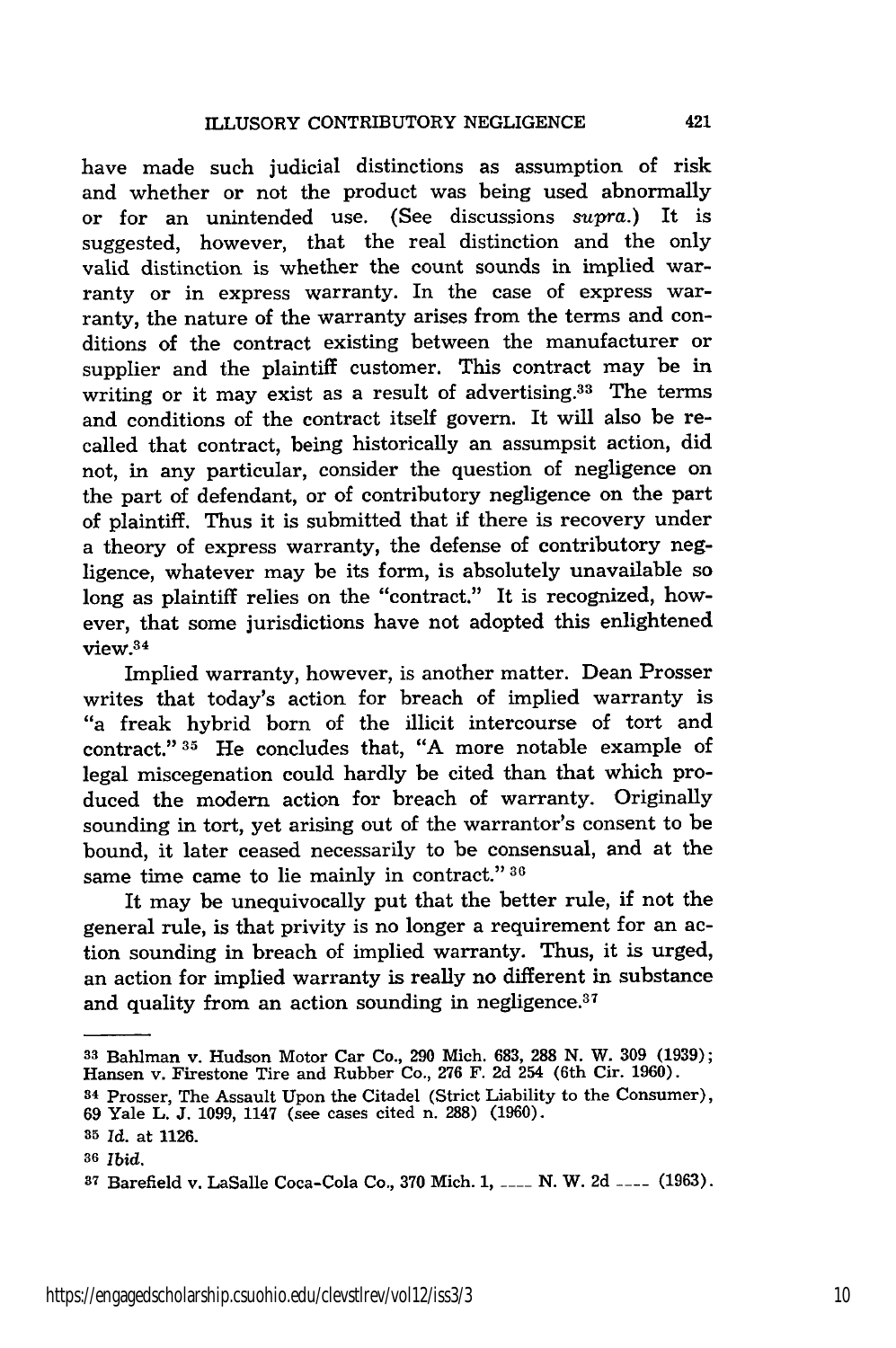If that is the case, then "contributory negligence," in whatever form, may well be interposed as a defense against a claim for breach of implied warranty. For example, continued use of defective bags after it had been discovered that the bags were defective barred plaintiff's recovery.38 It was held to be error at the trial in not submitting the question of the owner's contributory negligence in continuing to use an oil burner with the knowledge that it was not functioning properly and failing to properly maintain a heating plant.<sup>39</sup> (This case also notes that historically breach of implied warranty in the sale of goods was a tort.) Additional support for this position is found in reported cases from New York, Illinois, Missouri and North Carolina, among others.<sup>40</sup> Hawaii has recognized the distinction between implied warranty and express warranty in *Brown v. Chapman,4 1* and stated that the "better rule is that contributory negligence is not a defense to breach of warranty where it serves simply to put the warranty to the test." 42

But whether the action is for breach of implied warranty or breach of express warranty, contributory negligence, when used to mean assumption of risk, is a good defense. Plaintiff's negligent rewelding of essential parts of a defective amusement device after defendant had delivered it to plaintiff barred plaintiff's recovery, even though there was breach of warranty as well as negligent manufacture and design on the part of defendant.<sup>43</sup> Continued use of apparatus until repairs were made was fatal to plaintiff in *Cedar Rapids and I. C. Railway and Light Co. v. Sprague Electric Co.44* Here the Court drew a distinction between contributory negligence in a sense of failure to exercise due care to discover the defect and contributory negligence where there was an unreasonable exposure to a known risk: 45

**<sup>38</sup>** Missouri Bag Co. v. Chemical Delinting Co., 214 Miss. 13, **58** So. 2d 71 (1952).

**<sup>39</sup>**Nelson v. Anderson, 245 Minn. 445, 72 N. W. 2d 861 (1955).

**<sup>40</sup>** Darner v. State, 228 **N.** Y. Sup. 2d 997, 34 **N.** Y. Misc. Rep. 2d 363 (N. Y. Sup. Ct. 1962); Fredendall v. Abraham and Straus, 279 N. Y. 146, 18 N. E.<br>2d 11 (1938); Eisenbach v. Gimbel Bros., Inc., 281 N. Y. 474, 24 N. E. 2d 131<br>(1939); Sloan v. F. W. Woolworth Co., 193 Ill. App. 620 (1915); Finks Walker v. Hickory Packing Co., 220 **N. C. 158, 16 S.** E. 2d **668** (1941).

<sup>41 304</sup> F. 2d 149 (9th Cir. 1962).

**<sup>42</sup>** *Id.* at 153.

**<sup>43</sup>**Siebrand v. Eyerly Aircraft Co., 196 F. Supp. 936 (D. C. Ore. 1961).

<sup>44</sup> **280** Ill. **386,** 117 **N.** E. 461 (1917).

**<sup>45</sup>***Id.* at 463.